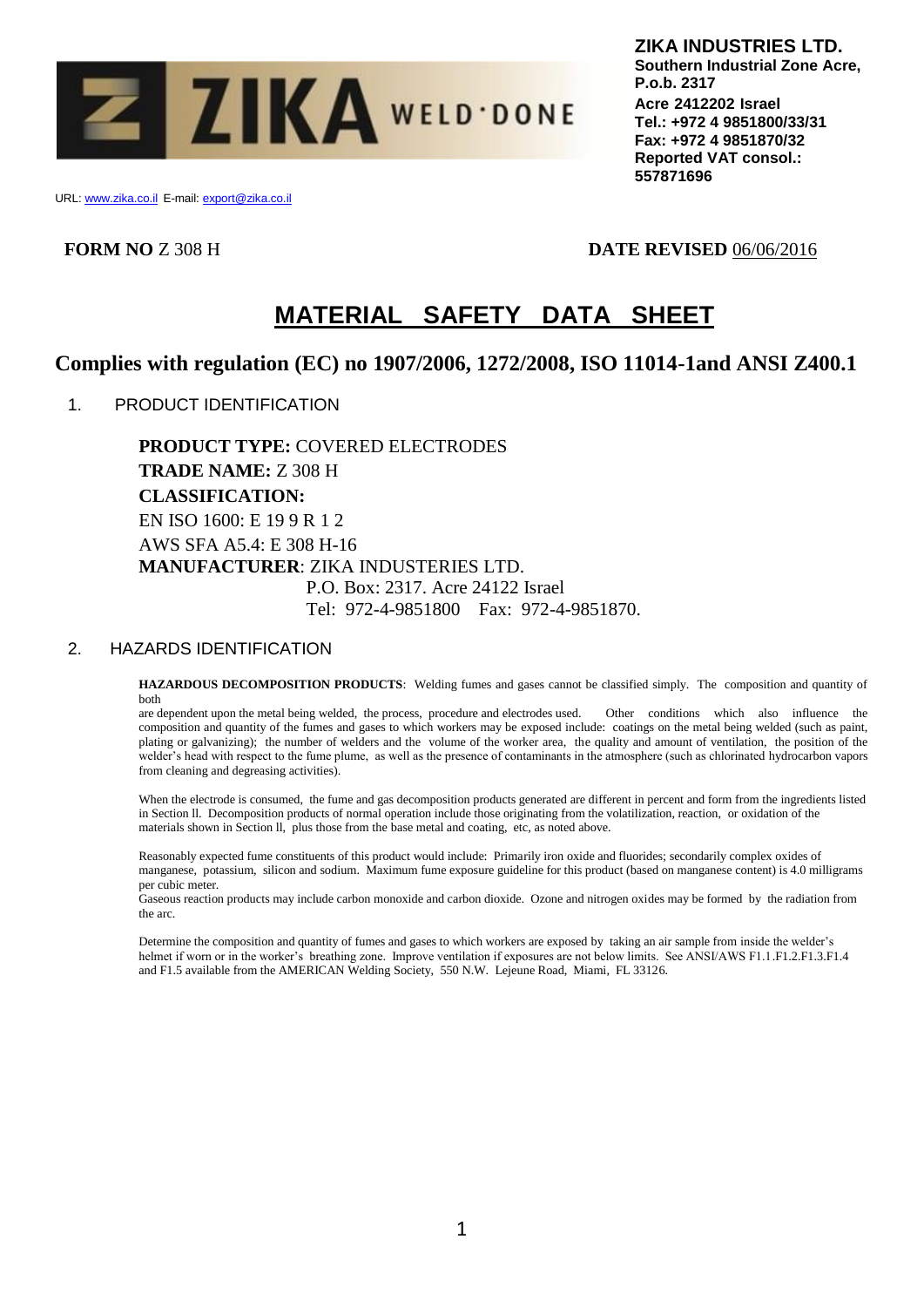

URL: www.zika.co.il E-mail: export@zika.co.il

# 3+8. COMPOSITION INFORMATION ON INGREDIENTS & EXPOSURE CONTROL

This section covers the materials from which this product is manufactured. The fumes and gases produced during welding with normal use of this product are covered by Section 5 see it for industrial hygiene information.

CAS Number shown is representative for the ingredients listed. All ingredients listed may not be present in all sizes.

The term 'hazardous' in Hazardous Materials' should be interpreted as a term required and defined in the Hazards Communication Standard and does not necessarily imply the existence of any hazard.

| <b>INGREDIENTS:</b>                               | CAS No.    | WT.<br>$\frac{0}{0}$ | <b>TLV</b><br>mg/m3    | <b>PEL</b><br>mg/m3                   |
|---------------------------------------------------|------------|----------------------|------------------------|---------------------------------------|
| Titanium dioxide                                  | 13463-67-7 | 10                   | 10                     | $15$ (dust)                           |
| Kaoilinite clay                                   | 1332-58-7  | 10                   | 2(respirable fraction) | 5(respirable fraction)<br>$15$ (dust) |
| Chromium                                          | 7440-47-3  | <6                   | $0.5$ (metal)          | 1(metal)                              |
| $Cr(IV)$ , inorganic,<br>Water insoluble, (as Cr) |            |                      | $0.05$ (dust)          | $0.005$ (dust)                        |
| Cr(IV), inorganic,<br>Water soluble, (as Cr)      |            |                      | $0.01$ (dust)          | $0.005$ (dust)                        |
| Calcium carbonate                                 | 1317-65-3  | $<$ 5                | 10                     | 5(respirable fraction)<br>$15$ (dust) |
| Silicate binder                                   | 1344-09-8  | $<$ 5                | none                   | none                                  |
| Calcium fluoride                                  | 7789-75-5  | $\mathbf{1}$         | $2.5$ (as F)           | $2.5$ (as F)                          |
| Manganese                                         | 7789-75-5  | $\mathbf{1}$         | 0.1                    | 5 ceiling                             |
| Lithium                                           | 7439-93-2  | < 0.5                | 0.025                  | 0.025                                 |
| Nickel                                            | 7440-02-0  | <1                   | 1.5                    | 1                                     |
|                                                   |            |                      |                        |                                       |
| Stainless steel core wire (as<br>Iron)            | 7439-89-6  | 40                   | 5(inhalable fraction)  | $10$ (fume)                           |

# 4. FIRST AID MESURES

Read and understand the manufacturer's instruction and the precautionary label on the product. See American National Standard Z49. 1, Safety in Welding, Cutting and Allied Processes' published by the American Welding Society, 550 N.W. P.O. Box 371954, Pittsburgh, PA 15230-7954 for more details on many of the following:

VENTILATION: Use enough ventilation, local exhaust at the arc, or both to keep the fumes and gases from the worker's breathing zone and the general area. Train the welder to keep his head out of fumes. Keep exposure as low as possible.

RESPIRATORY PROTECTION: Use reparable fume respirator or air supplied respirator when welding in confined space or general work area when local exhaust or ventilation does not keep exposure below TLV.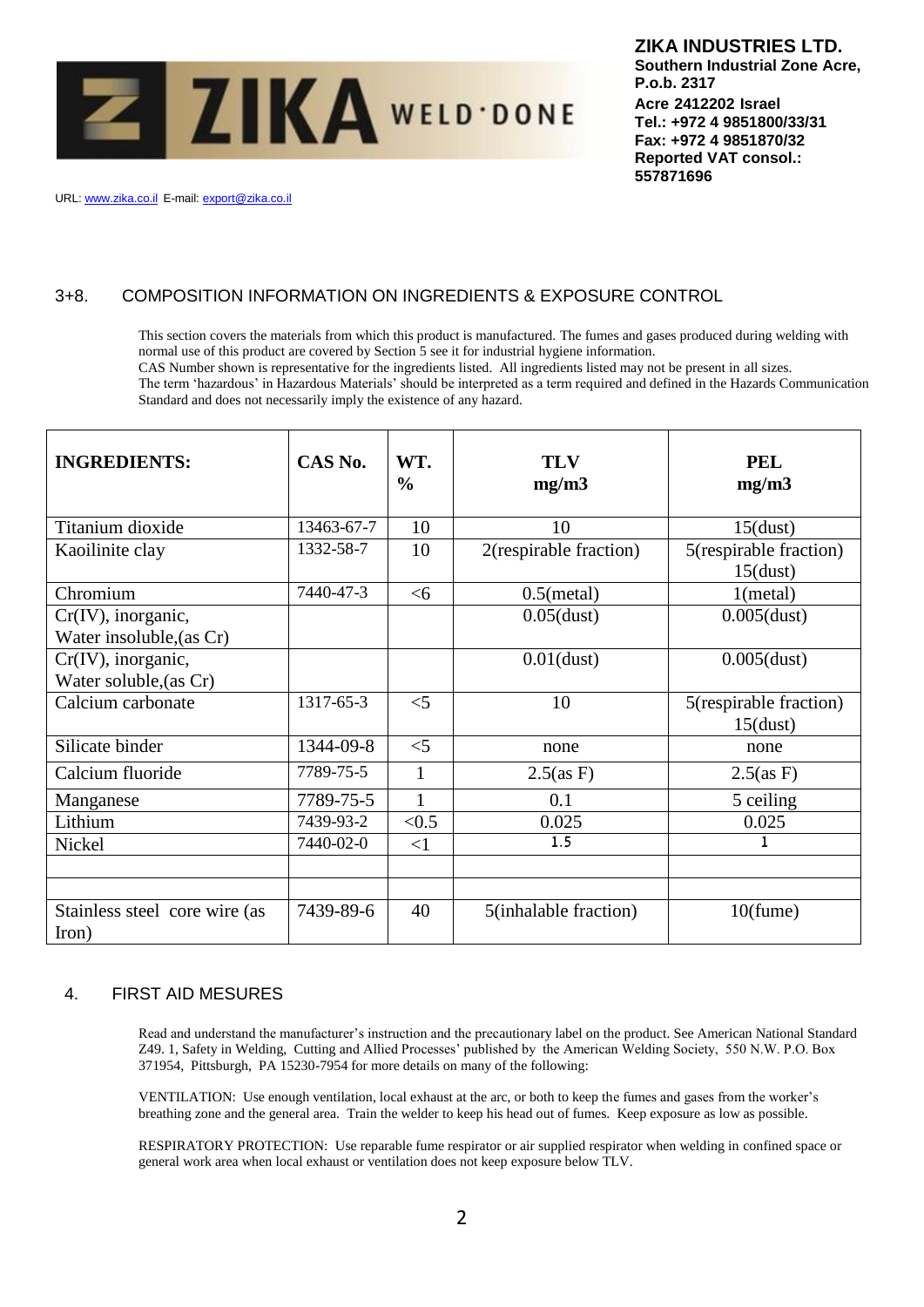

URL: www.zika.co.il E-mail: export@zika.co.il

EYE PROTECTION: Wear helmet or use face shield with filter lens shade number 12 or darker. Shield others by providing screens and flash goggles.

PROTECTIVE CLOTHING: Wear hand, head, and body protection which help to prevent injury from radiation, sparks and electrical shock. See Z49.1.

At a minimum this includes welder's gloves and a protective face shield, and may include arm protectors, aprons, hats, Shoulder protection, as well as dark substantial clothing. Train the welder not to permit electrically live parts or electrodes To contact skin, clothing or gloves if they are wet. Insulate from work and ground.

# 5. FIRE FIGHTING MESURES

No specific recommendation for welding consumable. Welding arc and sparks can ignite combustible and flammable materials. Use extinguishing media recommended for the burning materials and fire situation. Wear self contained breathing apparatus as fumes or vapors may be harmful.

#### 6. ACCIDENTAL RELEASE MEASURES

Solid objects may be picked up and placed into a container. Personal precautions: refer to section 8 Environmental precautions: refer to section 13

# 7. HANDLING AND STORAGE

Storage:

Handle with care to avoid sittings and cuts. Wear gloves when handling welding consumables. Avoid exposure to dust. Do not ingest. Can be a catalyst to allergic reaction. Retain all warning and identity labels.

keep separate from chemical substances like acid and strong bases, which could cause chemical reaction.

#### 9. PHYSICAL AND CHEMICAL PROPERTIES

 Appearance: Solid, non-volatile with varying color Melting point: >1300°C / >2300ºF

#### 10. STABILITY AND REACTIVITY

General: These products are only intended for normal welding purposes.

Stability: These products are stable under normal conditions.

Reactivity: Contact with chemical substances like acids or strong bases could cause generation of gas.

When these products are used in a welding process, hazardous decomposition products would include those from the volatilization, reaction or oxidation of the materials listed in Section 3 and those from the base metal and coating.

The amount of fumes generated from manual metal arc welding varies with welding parameters and dimensions but is generally no more than 7 to 20 g/kg consumable. Fumes from these products may contain compounds of the following chemical elements: Fe, O, Mn, Zr, Cr, Ni, F, Na, Si, K, Ca, Cu, Mo, V, Mg, and Ti. The rest is not analyzed, according to available standards.

Refer to applicable national exposure limits for fume compounds, including those exposure limits for fume compounds found in Section8. A significant amount of the chromium in the fumes can be hexavalent chromium, which has a very low exposure limit in some countries. Manganese and nickel also have low exposure limits, in some countries that may be easily exceeded. Reasonably expected gaseous products would include carbon oxides, nitrogen oxides and ozone. Air contaminants around the

welding area can be affected by the welding process and influence the composition and quantity of fumes and gases produced.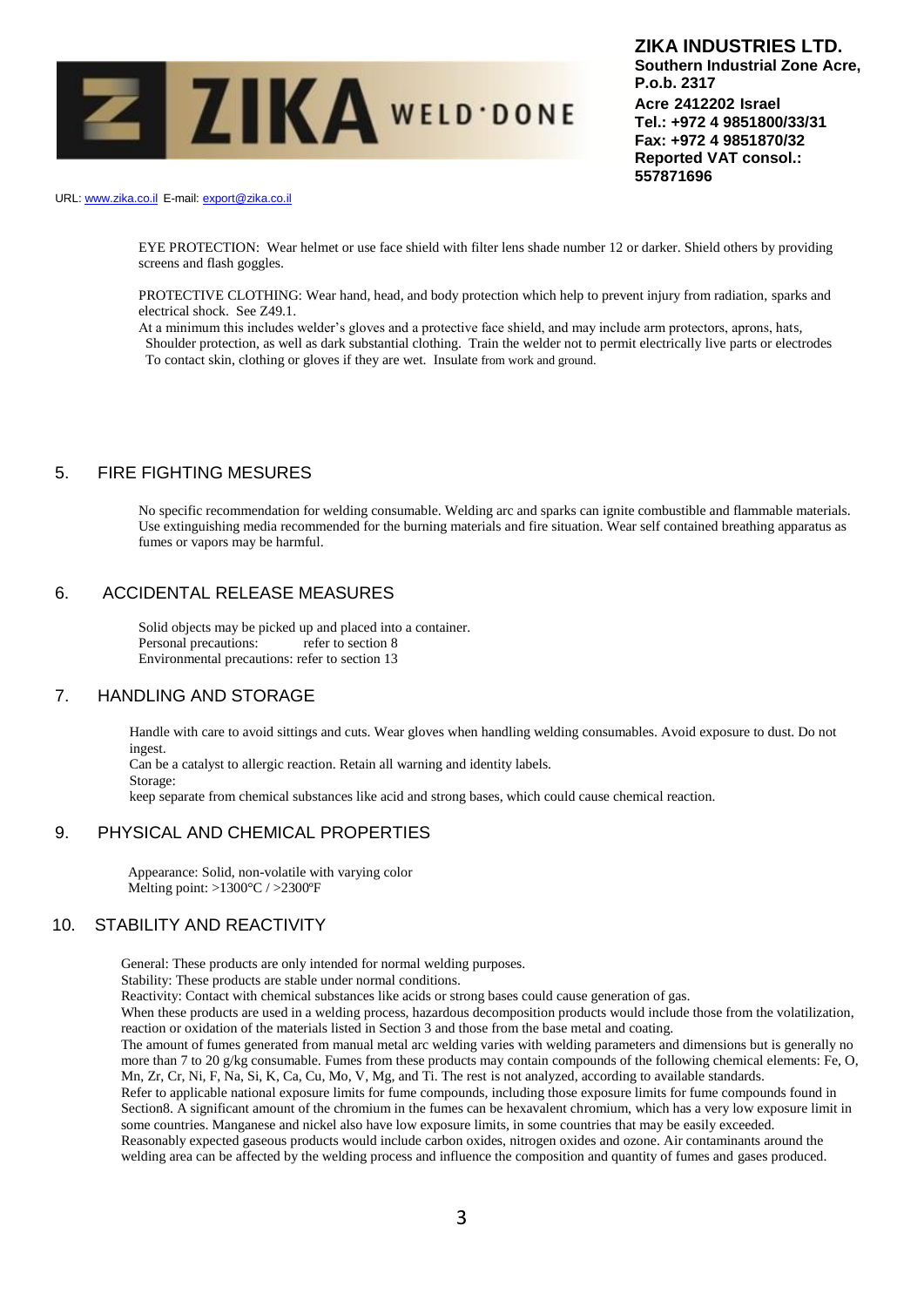

URL: www.zika.co.il E-mail: export@zika.co.il

# 11. TOXICOLOGICAL INFORMATION

Inhalation of welding fumes and gases can be dangerous to your health. Classification of welding fumes is difficult because of varying base materials, coatings, air contamination and processes. The International Agency for Research on Cancer has classified welding fumes as possibly carcinogenic to humans (Group 2B).

Acute toxicity: Overexposure to welding fumes may result in symptoms like metal fume fever, dizziness, nausea, dryness or irritation of the nose, throat or eyes.

Chronic toxicity: Overexposure to welding fumes may affect pulmonary function. Prolonged inhalation of nickel and chromium compounds above safe exposure limits can cause cancer. Overexposure to manganese and manganese compounds above safe exposure limits can cause irreversible damage to the central nervous system, including the brain, symptoms of which may include slurred speech, lethargy, tremor, muscular weakness, psychological disturbances and spastic gait. Inhalable quartz is a respiratory carcinogen; however, the process of welding converts crystalline quartz to the amorphous form which is not considered to be a carcinogen.

# 12. ECOLOGICAL INFORMATION

Welding consumables and materials could degrade/weather into components originating from the consumables or from the materials used in the welding process. Avoid exposure to conditions that could lead to accumulation in soils or groundwater.

# 13. DISPOSAL CONSIDERATIONS

Discard any product, residue, disposable container or liner in an environmentally acceptable manner, in full compliance with federal and local

Regulations. Use recycling procedures if available.

USA RCRA: Unused products or product residue containing chromium is considered hazardous waste if discarded, RCRA ID Characteristic Toxic Hazardous Waste D007.

Residues from welding consumables and processes could degrade and accumulate in soils and groundwater. Welding slag from these products typically contain mainly the following components originating from the coating of the electrode: Fe, O, Mn, Zr, Cr, Ni, F, Na, Si, K, Ca, Cu, Mo, V, Mg, and Ti.

# 14. TRANSPORT INFORMATION

No international regulations or restrictions are applicable.

# 15. REGULATORY INFORMATION

Read and understand the manufacturer's instructions, your employer's safety practices and the health and safety instructions on the label. Observe any federal and local regulations. Take precautions when welding and protect yourself and others. WARNING: Welding fumes and gases are hazardous to your health and may damage lungs and other organs. Use adequate ventilation.

ELECTRIC SHOCK can kill.

ARC RAYS and SPARKS can injure eyes and burn skin.

Wear correct hand, head, eyes and body protection.

Canada: WHMIS classification: Class D; Division 2, Subdivision a Canadian Environmental Protection Act (CEPA): All constituents of these products are on the Domestic Substance List (DSL).

USA: Under the OSHA Hazard Communication Standard, these products are considered hazardous.

These products contain or produce a chemical known to the state of California to cause cancer and birth defects (or other reproductive harm). (California Health & Safety Code § 25249.5 et seq.)

United States EPA Toxic Substance Control Act: All constituents of these products are on the TSCA inventory list or are excluded from listing.